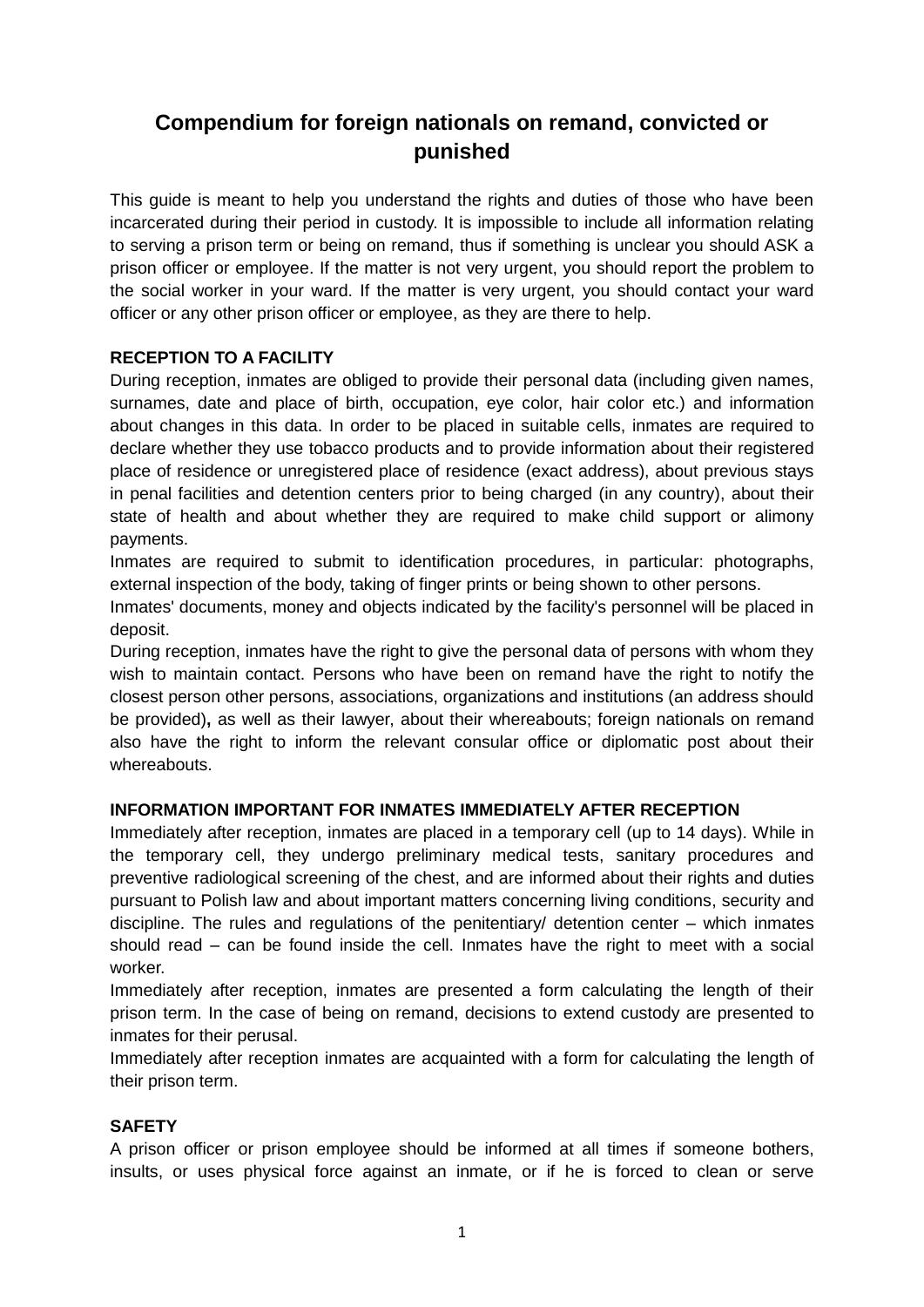someone, or his things are taken or used without his permission, or if he observes someone behaving in such a manner towards another inmate. This may be done during every exit from the living cell. A facility employee may be summoned at any time by activating a calling device meant for this purpose located in a visible place.

# **THE MAIN DUTIES OF INMATES**

The main duty of inmates is to abide by the rules, including the facility's internal rules and regulations, and to follow the orders of superiors.

During incarceration in a penitentiary or detention center, inmates' superiors are officers or employees of the penitentiary or detention center, also persons supervising work or other activities performed by inmates.

The particular duties of inmates include:

- proper behavior,
- maintenance of personal hygiene and the cleanliness of rooms used,
- immediate notification of superiors when they contract an illness or when they notice symptoms of illness among other inmates,
- submitting to examinations, treatment, sanitary, medical or rehabilitative procedures pursuant to regulations,
- performing jobs (does not apply to persons released from this obligation pursuant to legal regulations) and clean-up work,
- respect for the property of the penitentiary/ detention center and institutions in which inmates perform work,
- submitting to identification procedures,
- submitting to inspections (including bodily inspections) at any time (also subject to inspection are inmates' living cells and all other rooms, including during the absence of inmates from them).

In the presence of superiors and persons visiting the penitentiary, inmates shall assume a standing position.

Inmates are not allowed:

- to participate in informal groups,
- to use vulgar words or criminal parlance,
- to gamble,
- to consume alcohol or other intoxicants,
- to refuse to accept meals provided by the administration in order to force a particular decision or procedure,
- to injure their own bodies or otherwise harm their health, or to tattoo themselves,
- to contact other persons in a manner not provided for by legal regulations,
- to change their living cell and designated sleeping place or their external appearance without permission.

## **LIVING CONDITIONS**

Inmates have the right, in particular, to food, clothing, living conditions and quarters appropriate for the maintenance of health, as well as medical care and appropriate hygiene conditions.

Inmates have the right to at least three meals a day with adequate nutritional value, including at least one hot meal. These meals should take into account the occupation, age and state of health of inmates, also their religious and cultural requirements, in so far as possible.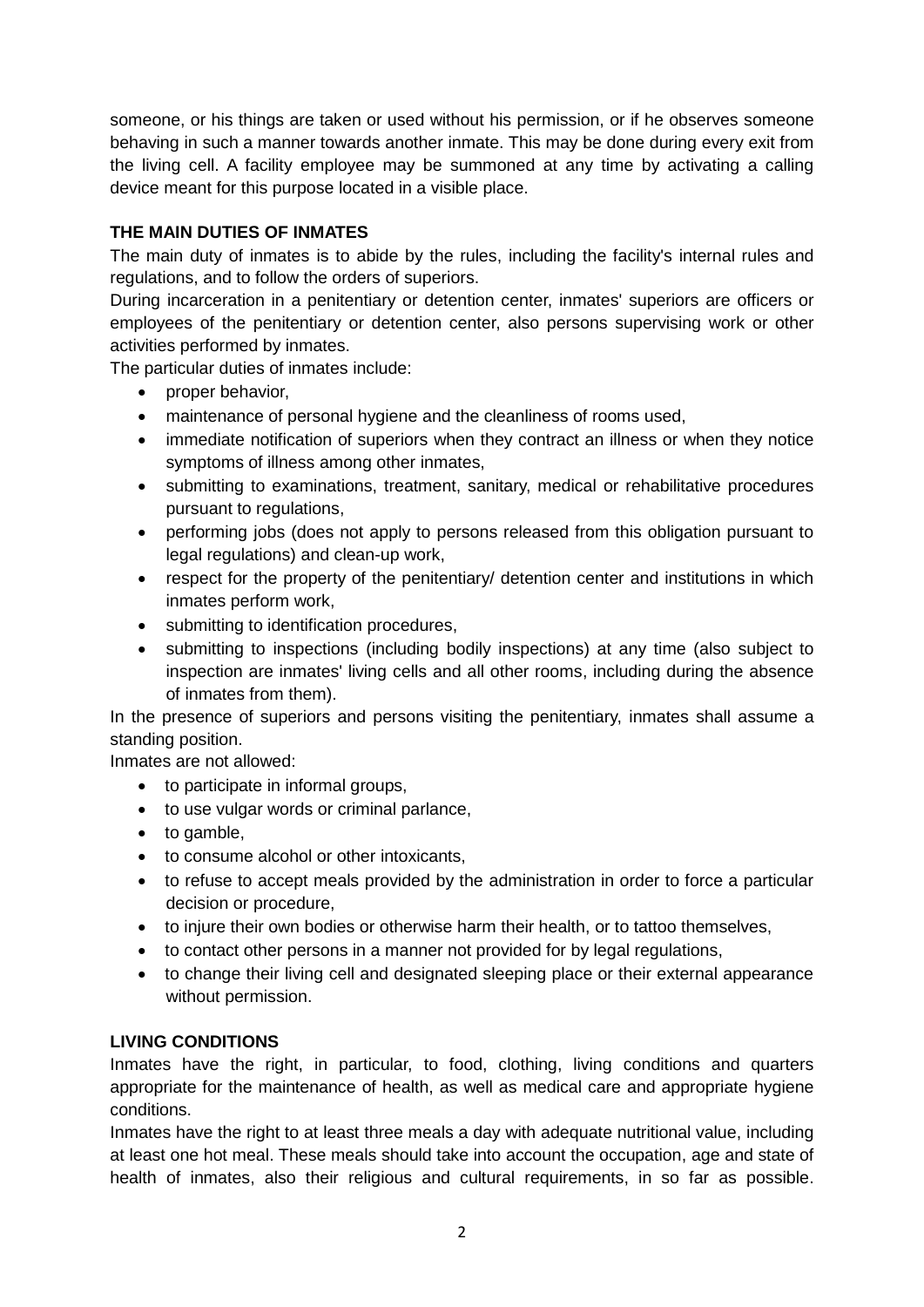Inmates also have the right to a beverage that quenches thirst with every meal and with packed food provided for the time of transportation.

Inmates who take part in litigation activities outside the prison or in any other activities which require escorting and who cannot for receive a hot meal for technical or organisational reasons receive packed food and beverage suitable for their age, and religious and cultural requirements in so far as possible.

Inmates are allowed to make their first purchase not later than on the third working day after reception to the penal facility. At least three times a month inmates have the right to buy food products as well as other articles permitted to be sold in the penitentiary using money at their disposal on deposit. In detention centres as well as in closed and semi-open penitentiaries payments are made without cash. All operations involving money are handled without the actual use of money by inmates. If inmates have money in a foreign currency in deposit, they have the right to request these funds to be converted to Polish currency. The funds are converted in a bank which exchanges foreign money closest to the penitentiary.

Inmates have the right to receive a food package with products bought through the penitentiary once per month. Inmates receive a food package after submitting a written order and paying for the package. The order may also be placed by an inmate's closest person. It is worth remembering that in their cells inmates can store food weighing no more than 6 kg and up to 9 litres of beverages.

They may also receive, upon Director's permission, packages with necessary clothing, underwear and footwear as well as other items for personal use and hygiene products. The packages may not contain any articles which are impossible to examine without material interference into their substance, which are contained in packaging hindering their examination or means of communication, items or documents which may pose a threat to the order and safety of the penal facility The packages are checked in the presence of the inmates.

Inmates have the right to keep in their cells documents relating to the proceedings to which they are a party, food and tobacco products, personal hygiene products, objects of personal use, a watch, letters and photographs of family members and other close persons, religious objects, writing materials, personal notes, books, periodicals and common room games. The director of the penitentiary may permit inmates to keep in their cells audiovisual and computer devices as well as other objects, including things meant to improve the aesthetics of their rooms or expressing their cultural interests, provided that having these objects does not violate the disciplinary and security rules in effect in the penal facility. Inmates may not keep in their cells nor submit for deposit any items which, due to their size or quantity, violate the existing order or hinder escorting. Such items are sent to a person, an institution or an organization indicated by the inmate, at the inmate's cost.

Inmates have the right to receive from the penitentiary clothing, underwear and footwear adequate for the season, in so far as they do not use their own. During trial proceedings, transportation and in other justified cases, inmates use their own clothing, underwear and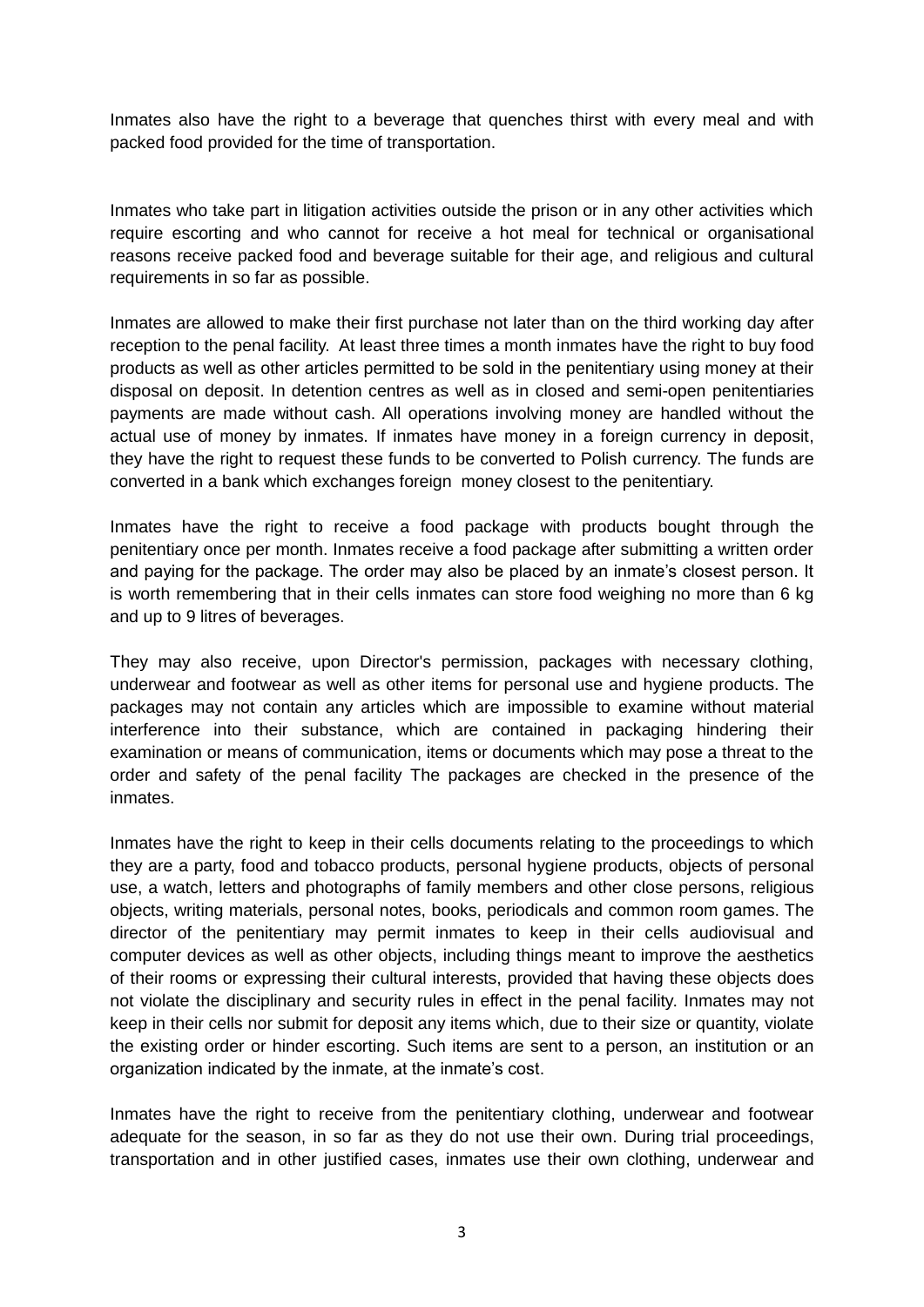footwear, unless they are inappropriate for the season or worn-out or security considerations weigh against them.

Inmates have the right to conditions necessary for maintaining personal hygiene, in particular bed linen and other products for maintaining hygiene and cleanliness in the cell. Inmates shall be enabled to cut their hair at least once a month and to take a warm bath at least once a week. Women shall be able to use warm water at least once a day and to take a warm bath at least two times a week.

Inmates have the right to rest and recreation necessary for health, in particular to at least a 1-hour walk and 8 hours of time meant for sleep in the course of each day.

#### **MEDICAL CARE**

Inmates are entitled to free medical care. The days and times when doctors can be seen are included in the internal rules and regulations of the penitentiary/ detention center. Inmates with urgent matters may ask the ward officer or any other facility officer or employee for help.

#### **COMMUNICATION WITH FAMILY AND WITH THE EXTERNAL WORLD**

Persons incarcerated in Polish penal facilities have the right to communicate with the outside world. Inmates may communicate with loved ones by means of correspondence, telephone calls, packages, money transfers and visits. Some inmates are granted permits for a temporary leave (furloughs), although this depends on many factors which the rehabilitation supervisor shall explain to inmates.

The scope of contact and means and procedures by which it is realized differ between convicts and those in temporary custody. In the case of convicts, it is the director of the prison who is responsible for how inmates communicate with the outside world. In the case of persons in temporary custody, it is the administering authority (i.e. the authority conducting the criminal proceedings – the prosecutor or court competent in that case) that has a decisive say concerning this communication. Persons in temporary custody may receive visits after the authority in whose custody they remain has issued a consent to the visit.

Inmates conduct correspondence at their own expense. However, inmates who have no funds are entitled to two stamps and envelopes a month (economy rates). This limit does not apply to official correspondence.

Foreign inmates may conduct correspondence with the appropriate consular office or diplomatic post and receive visits by consular officials or employees of diplomatic posts performing consular functions. Every time inmates send official correspondence, the administration of the facility shall convey confirmation of receipt to the sender.

Convicts may use pay telephones (at their own expense) on the days and at the times specified in the internal rules and regulations. Those in temporary custody may use the pay telephone upon the consent of the authority in whose custody they remain. Those in temporary custody may not use other means of wired or wireless communications.

Inmates may receive money transfers as well as send such transfers from their own funds.

In penitentiaries it is possible to organise video phone calls with inmates' families or close persons via the internet. The inmates who are in the first place allowed this form of contact include: inmates who are parents or legal guardians of children under 15 years of age; foreign nationals; inmates who are deaf or hard of hearing; inmates whose families or closest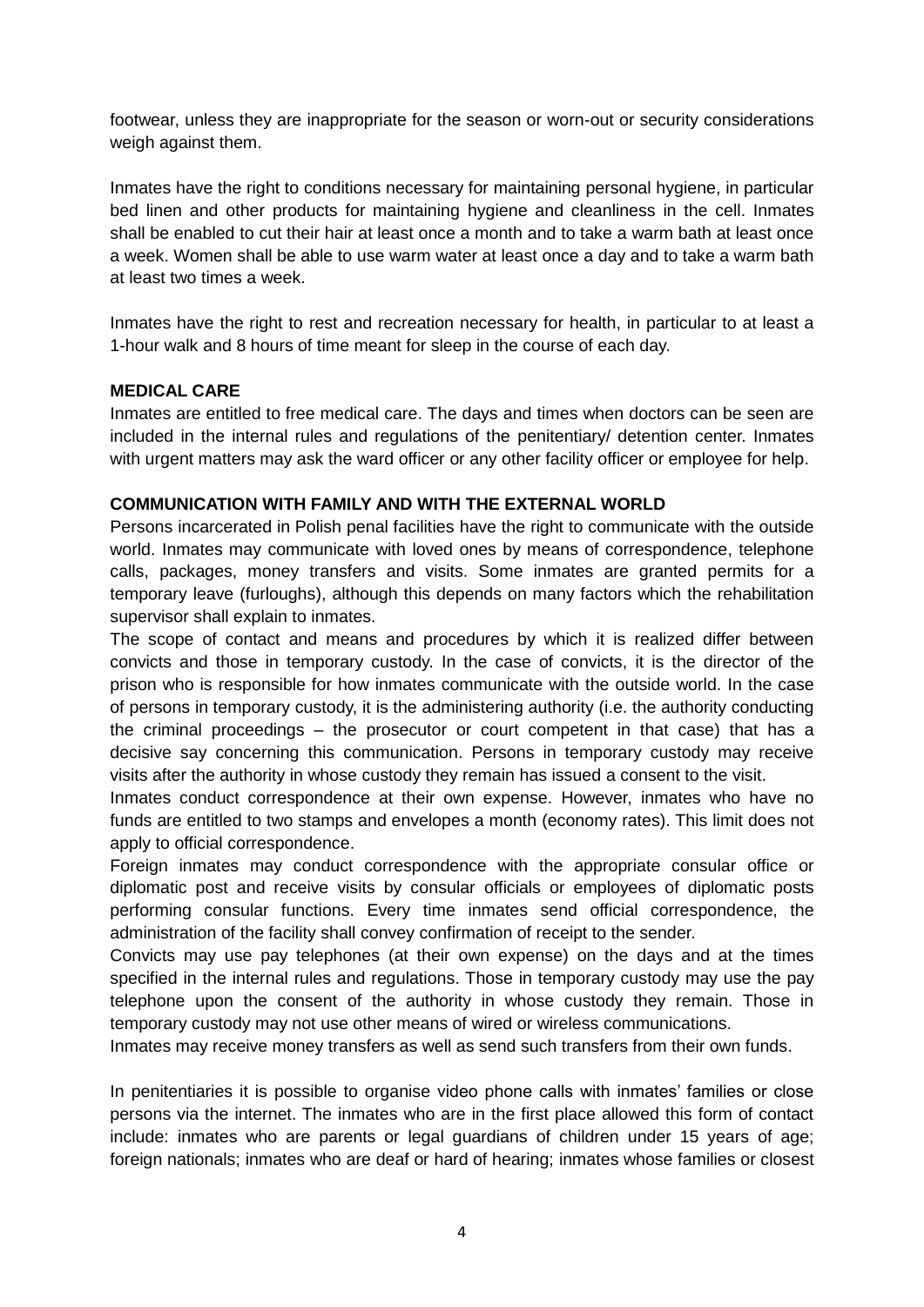persons live far from the penitentiary or if their family, health or financial situation prevents them from coming to the penitentiary for visits.

# **BEHAVIOR OF INMATES AND THE CONDITIONS UNDER WHICH SENTENCES ARE SERVED**

The behavior of inmates, and in particular their attitude to the crimes they committed, the degree to which they abide by rules and discipline, their attitude toward their work and their behavior toward other convicts and superiors, shall be subject to evaluation at least once every 6 months by the penitentiary board. This evaluation will determine whether inmates qualify to be transferred to another type of penitentiary in which inmates enjoy a broader range of privileges. Negative behavior will result in transfer to a penitentiary in which inmates enjoy a narrower range of privileges.

Inmates who distinguish themselves through their good behavior may be awarded prizes.

In the event of culpable violation of orders or bans set forth in the effective regulations, inmates may be liable to discipline.

## **MEANS OF DIRECT COERCION**

Prison service officers, while performing job-related duties, have the right to apply means of direct coercion if it is necessary to take at least one of the following actions:

1) execution of behavior required by law in accordance with an instruction provided by the authorized person;

2) repelling of direct and unlawful attempt on life, health or freedom of the authorized person or another person;

3) counteraction to activities which directly aim at an attempt on life, health or freedom of the authorized person or another person;

4) counteraction to violation of public order or safety;

5) counteraction to direct attack on areas, facilities or equipment protected by the authorized person;

6) protection of the order or safety in areas or facilities protected by the authorized person;

- 7) counteraction to destruction of property;
- 8) ensuring of safe escorting or submission;
- 9) detention of a person, prevention of their escape or a pursuit of a person;
- 10) overcoming of passive resistance;
- 11) overcoming of active resistance;
- 12) counteraction to actions aimed at self-harm.

Prison service officers may use the following means of direct coercion: physical force, handcuffs, restraint straps, protective helmets, truncheons, water incapacitating means, service dogs, rubber bullets, chemical incapacitating means, security cell.

While performing job-related duties, prison service officers have the right to use dogs trained to search for intoxicants, psychotropic substances and explosives as well as to track incarcerated persons.

If direct force is insufficient or its use is impossible due to the circumstances of a given event, officers have the right to use firearms.

Application of means of direct coercion is documented appropriately and in the event of injury or other symptoms of threat to life or health, the injured person shall receive first aid or help from a doctor, if needed.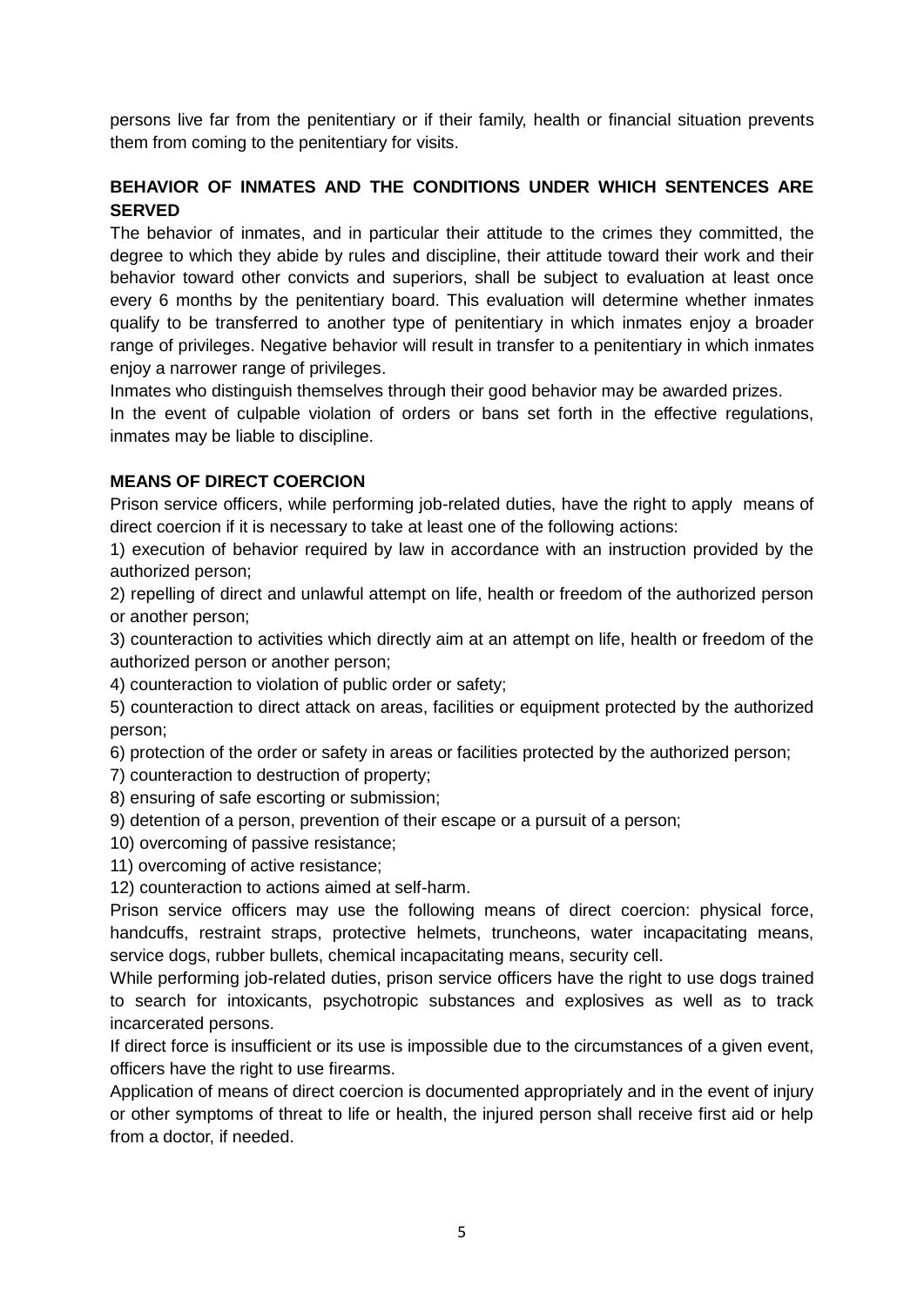## **Inmates who are a serious threat to society or a serious threat to the security of detention centers/ penitentiaries ("dangerous" inmates)**

Inmates convicted of crimes committed in an organized criminal group or association intended to commit crimes, or crimes that, in particular, threaten the independence of the Republic of Poland, airplane or ship hijacking or crimes committed with particular cruelty, such as rape, murder or hostage taking, may be classified as "dangerous". Inmates thus classified shall serve their sentences in specially adapted wards or cells. Other reasons for classifying inmates as "dangerous" include the organization and active participation in a prison rebellion, physically attacking a facility officer or employee, being the perpetrators of rape, heavy bodily harm or abuse of other inmates or escape from a closed prison or its attempt, or during transportation outside the prison premises.

These inmates should know that:

- they cannot use their own clothes or footwear,
- they will be body-searched every time they enter or exit their cells,
- they may participate in cultural, educational and sports activities, read books or periodicals and take part in religious meetings, teaching and work solely in the ward in which they have been placed,
- visits may take place solely in a manner that renders direct contact impossible decisions in this matter are made by the director,
- during visits they may not consume any foods or beverages,
- continued confinement in a ward or cell for "dangerous" inmates depends on the decision of the penitentiary board, which reviews this matter at least once every three months.

#### **FREEDOM OF RELIGION**

Freedom of conscience and religion is in effect in Poland, thus in Polish prisons. Permission to practice religion applies to the churches and religious societies that function legally in the penitentiary..

Inmates have the right to keep religious periodicals and books as well as religious objects in their cells, though their type and amount may be limited for security reasons. Clergy visit prisons. The initiative in this matter belongs to these persons, not to the prison administration. Clergy may meet with prisoners in groups or individually.

If an inmate's religion prohibits the consumption of particular foods, and the inmate wishes to observe this obligation, he should report it. The administration will make all efforts to meet these needs, in so far as doing so is possible.

#### **FREE TIME**

Inmates themselves may decide how to spend their free time. They may not do so, however, in any way that violates discipline and order in the prison. During their free time they may take advantage of cultural, educational and sports devices and activities, radio, television, books and periodicals. Inmates have the right to subscribe to periodicals using their own funds or to read periodicals bought by the administration and in the library located in every penal institution. Inmates may take part in organized activities in the common room, in organized sports activities and engage in creative activities, and upon the director's consent, produce and sell produced objects. Willingness to engage in cultural and educational as well as sport activities must be communicated to the unit officer or a social worker. As a reward granted by the director, inmates may give a gift they made themselves or bought in the prison canteen to persons they indicate.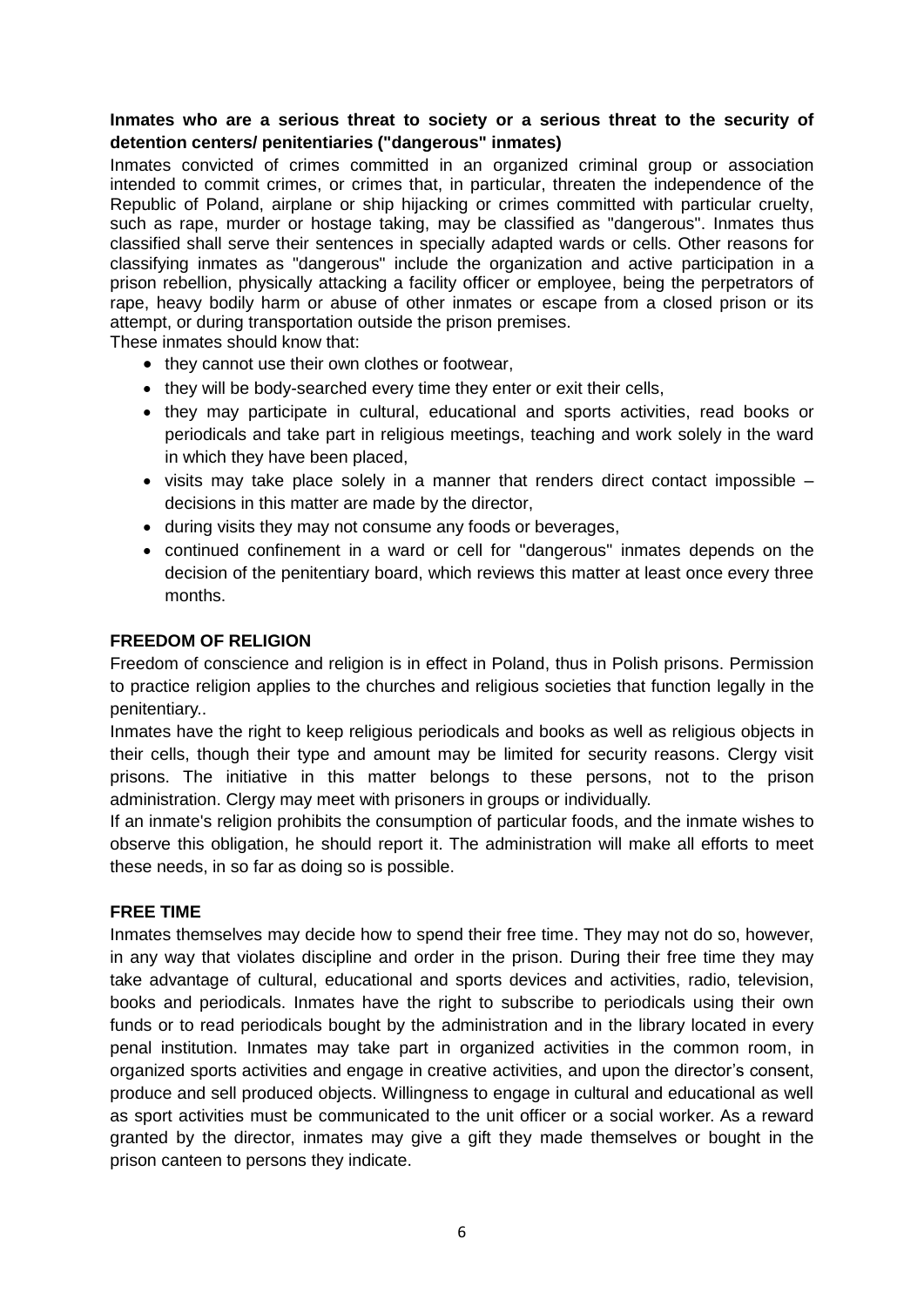## **EDUCATION AND VOCATIONAL TRAINING**

Inmates have the right to education and self-education. Eighteen penitentiaries provide the opportunity to gain or complement education at the level of primary, secondary or high school as well as during vocational qualification courses (after passing an exam, a diploma is received confirming professional qualifications at the level of a technical high school or a vocational school). Additionally, courses preparing for specific professions are organized in prisons. After completing a course, the participant receives a certificate helping to find employment in a given profession.

An inmate who is over 18 years of age may be deprived by the penitentiary committee of the opportunity to receive education for special reasons listed in the *Executive Penal Code*.

All information about the possibility of attending a school and the rules for directing to courses can be obtained from the social worker.

#### **POST-RELEASE ASSISTANCE**

Persons released from prison can obtain essential assistance in finding employment, housing and in other matters necessary for functioning after leaving the penitentiary. The penitentiary director may provide financial or other material assistance at the moment of release to inmates who do not have their own funds.

Inmates may receive assistance in the form of clothes, footwear, food or medications. Inmates should check whether they have the necessary documents (e.g. the identification card, passport) and whether they have expired. If inmates who are foreign nationals go to their place of residence on their own and no loved ones are able to help, or if they do not have sufficient funds to cover the costs of the trip to their place of residence, they should contact the appropriate diplomatic post in order to obtain additional assistance. Employees of consulates or embassies are obliged to provide assistance in this regard.

If all efforts undertaken by an inmate and the facility's administration fail during the inmate's period of incarceration, the director of the facility may, in justified cases, agree to provide financial aid to buy the released inmate a ticket, pursuant to effective legal regulations. All persons released from prisons have the right to seek help from social assistance centers and district court probation officers as per their place of residence.

If an inmate who is a foreign national cannot return to his/her place of permanent stay/residence outside of Poland immediately after being released from the penal facility, the inmate may apply for financial aid to cover the costs of temporary accommodation or apply to stay at a shelter for the homeless until the specified date of leave. Inmates should take steps to deal with these matters while they are still serving their sentences by submitting a request to the director of the detention center or penitentiary.

The telephone numbers and addresses of the relevant diplomatic posts, social assistance bodies, court probation service teams, shelters, night shelters and all information concerning post-release assistance can be obtained from the social worker.

## **ACCESS TO PUBLIC INFORMATION**

In each penitentiary there is at least one designated computer workstation to be used by inmates who want to access public information on the following websites: [www.bip.sw.gov.pl,](http://www.bip.sw.gov.pl/) [www.sw.gov.pl,](http://www.sw.gov.pl/) [www.e-sady.gov.pl,](http://www.e-sady.gov.pl/) ip.lex.pl, swaweb1.ms.gov.pl, rcl.gov.pl, dziennikiurzedowe.gov.pl, dziennikustaw.gov.pl, monitor polski.gov.pl, legislacja.rcl.gov.pl, bip.rpo.gov.pl, brpo.gov.pl.

Further information on that topic is provided by the social worker.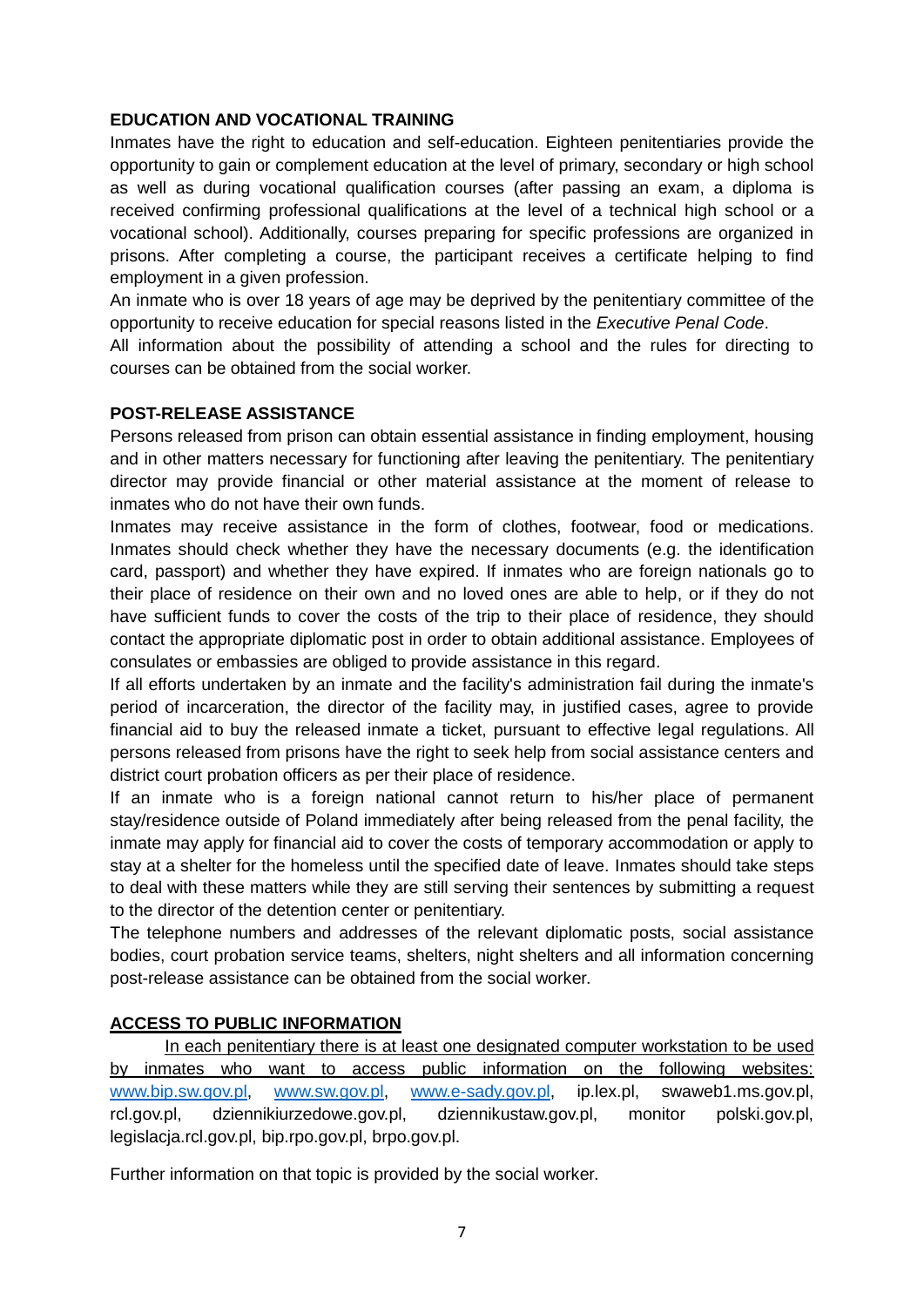#### **OBTAINING DETAILED INFORMATION DEPENDING ON NEEDS**

More details on the rules and procedures concerning inmates, their rights and obligations can be found in Polish legal acts, above all in the *Executive Penal Code* as well as in the:

- *executive regulation of the Minister of Justice of 25 August 2003 concerning the organizational-disciplinary regulations for carrying out prison terms* – applies to convicts,
- *executive regulation of the Minister of Justice of 25 August 2003 concerning the organizational-disciplinary regulations for carrying out temporary detention* – applies to persons on remand.

If needed, the texts of these regulations can be provided and specific points therein can be explained.

Inmates may also sign up to speak with the director of the penitentiary/ detention center and supervisors of particular departments – e.g.:

- the records department in matters concerning the legal grounds for incarceration and the period of imprisonment or detention in custody,
- the penitentiary department in matters concerning the evaluation of behavior, free time, post-release assistance etc.,
- the logistics department in matters concerning food, the furnishing of cells and other matters relating to living conditions.

Inmates may also sign up to speak with other departments. If an inmate does not know what department to speak with concerning a given issue, he may ask his social worker to indicate the relevant department.

## **THE RIGHT TO SUBMIT COMPLAINTS, APPEALS, REQUESTS AND PETITIONS**

Complaints, requests and petitions related to the conditions of stay at the penal facility or a detention centre should be lodged directly with the director of the penitentiary or detention centre. The method and place of accepting written applications, complaints and requests by the administration of the penal facilities are specified by the internal rules applicable in the detention centre/penitentiary.

Petitions, complaints and requests are processed without undue delay, not later than within 14 days. In justified cases (upon notifying the person lodging the complaint, request or petition), this period may be extended. The specific provision in this respect is the Regulation of the Minister of Justice of 13 August 2003 on the methods of processing petitions, complaints and requests from prisoners and persons detained in custody (Journal of Laws 2013, item 647).

Complaints are processed by:

1. Director of the prison/detention centre – if the complaint is addressed to them, it concerns the behavior of an officer or an employee, it does not concern their own direct decisions.

2. Regional Director of the Prison Service – if the complaint concerns the work, activities of the penal facility or detention centre supervised by them,

3. General Director of the Prison Service or a person appointed by them, if the complaint concerns the activity of a regional division of the Prison Service,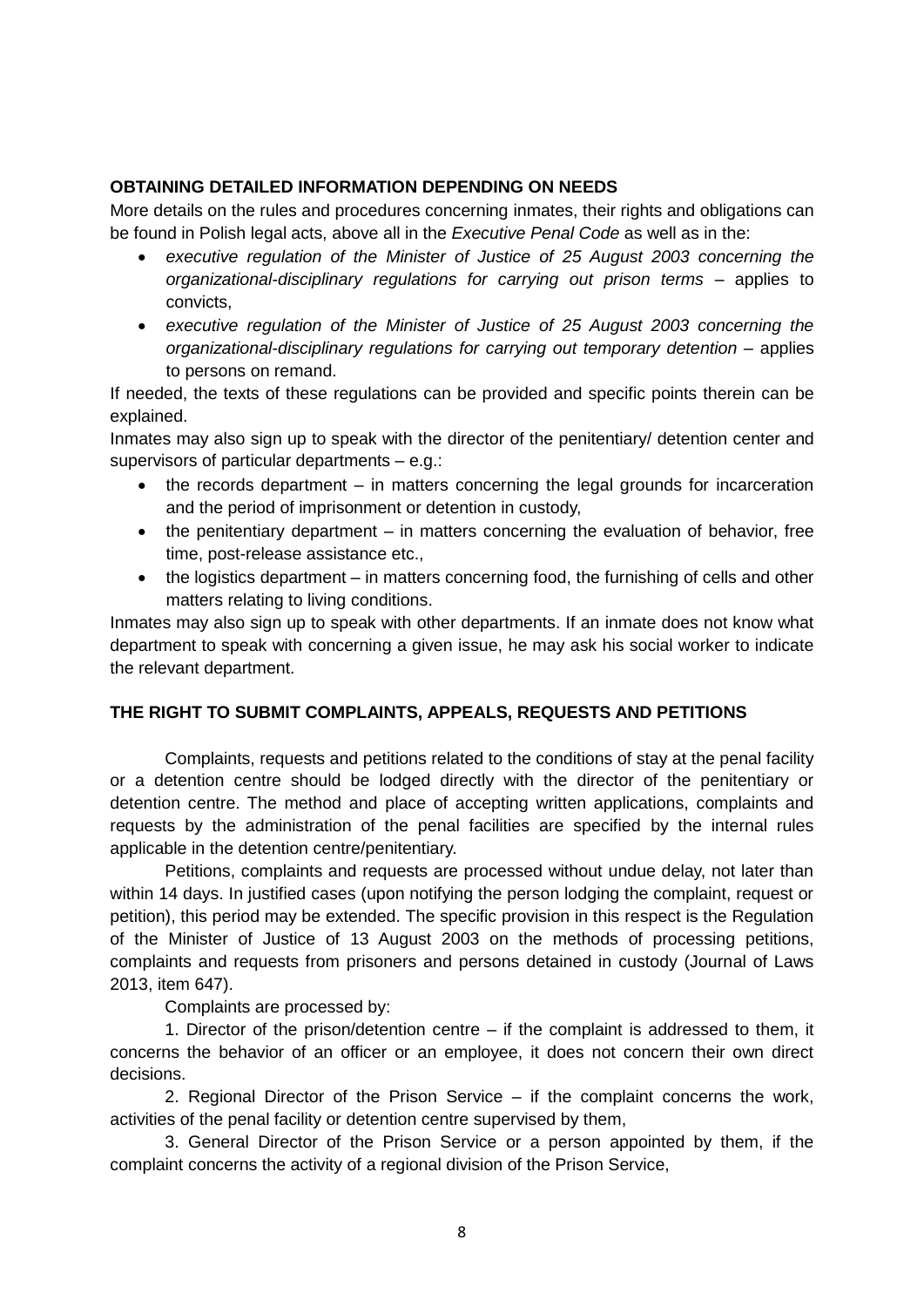4. Minister of Justice or a person appointed by them, if the complaint concerns the activity of the Central Board of the Prison Service.

Complaints, petitions and requests containing words and expressions which are vulgar (common swearwords), insulting, containing prison slang, referring to recurrent events and circumstances which were previously explained, and not containing a justification enabling their recognition may be left without investigating (not processed).

Prisoners and persons detained in custody are also entitled to file complaints to a penitentiary court judge, including appeal pursuant to Article 7(1) of the Executive Penal Code against a decision of a director of a detention centre, director of a penal facility, regional director of the Prison Service and the General Director of the Prison Service due to its illegality. Lodging a complaint under that procedure requires the applicant to expressly state that the decision made with regard to them was against the law. The complaint should be lodged within 7 days from the date of serving or announcing the decision with the penitentiary court (competent for the location of the penal facility or the detention centre) through the director of the penal facility/detention centre issuing that decision.

## **INTERNATIONAL LEGAL MEANS OF PROTECTING THE RIGHTS OF INCARCERATED PERSONS**

The European Court of Human Rights in Strasbourg covers every country that is a party to the Convention for the Protection of Human Rights and Fundamental Freedoms. Poland is a signatory to the Convention, which in practice means that persons incarcerated in Poland may lodge appeals with this Court.

When submitting an appeal to this Court you must follow the procedures for doing so, remembering in particular that:

- the inmate must submit the complaint/ appeal as the aggrieved party (a complaint/ appeal cannot be submitted on behalf of other persons, nor can it be anonymous),
- all possibilities for appeal within the court system of the given country must be exhausted first,
- the appeal must be submitted within 6 months following the date the decision against the inmate became legally binding.

The appeal must also present a brief description of the case, indicate the right that has been violated, inform that all possibilities for appeal have been exhausted and present the decisions issued in the case together with brief information about them.

Inmates may also exercise the right to submit appeals to the Human Rights Committee in Geneva (HRC). Anyone within the jurisdiction of states that are parties to the International Covenant on Civil and Political Rights of 16 Dec. 1966 and who claims to have had one or several of their rights recognized under the Covenant violated by the state may submit an appeal to the HRC in Geneva. Poland is a signatory to this Covenant.

When submitting an appeal to the HRC you must follow the procedures for doing so. In particular you must remember to include your personal data (the HRC in Geneva does not review anonymous appeals) and must have exhausted all possibilities for appeal in Poland.

Appeals to the European Court of Human Rights in Strasbourg and the Human Rights Committee in Geneva should be sent to the following addresses:

| The Registrar                  | The Human Rights Committee c/o Centre for |
|--------------------------------|-------------------------------------------|
| European Court of Human Rights | Human Rights                              |
| Council of Europe              | United Nations Office at Geneva           |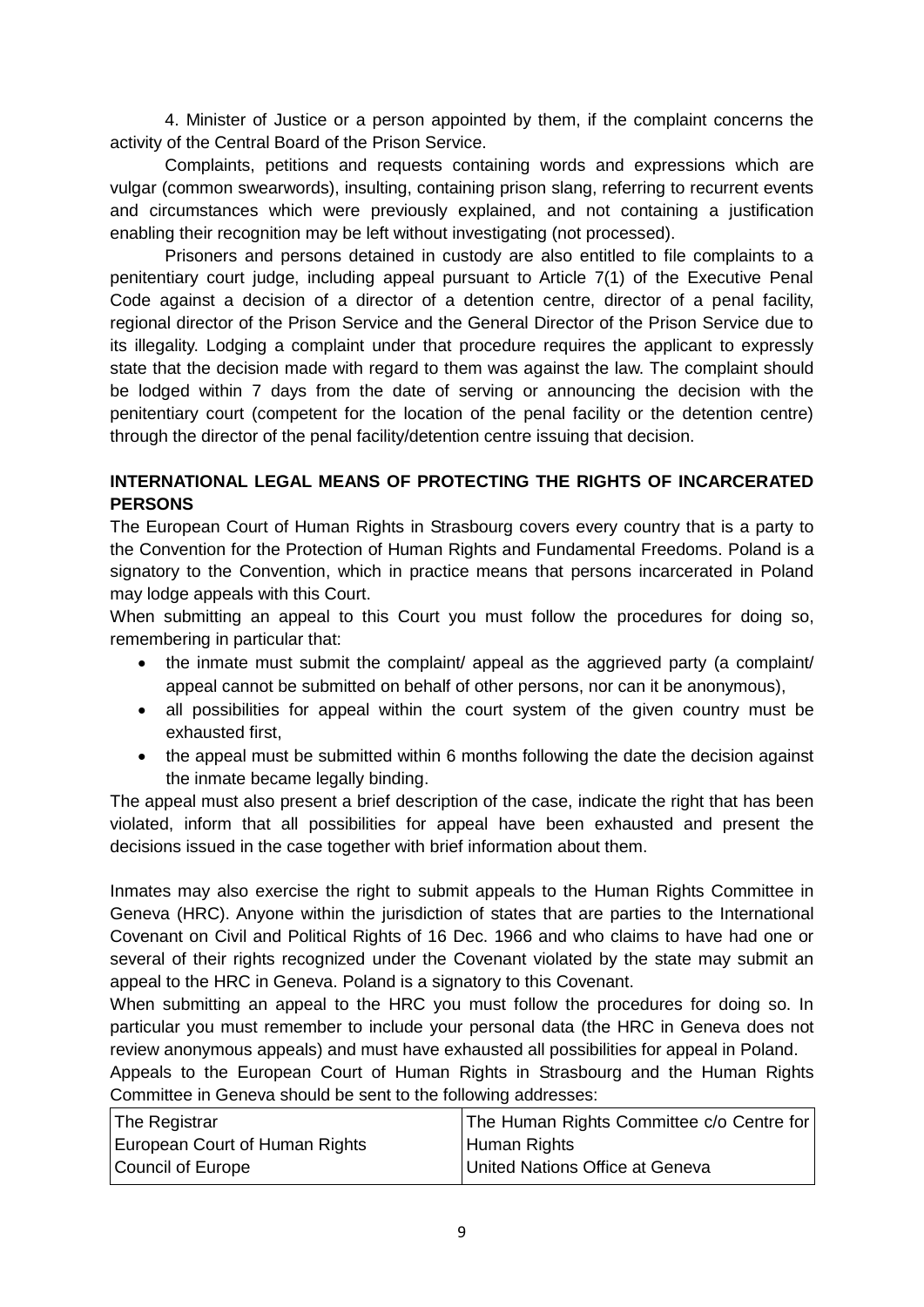| F-67075 Strasbourg | 8-14 avenue de la Paix |
|--------------------|------------------------|
| France             | 1211 Geneve 10         |
|                    | Switzerland            |

# **CONDITIONAL EARLY RELEASE (PAROLE) AND PRISON FURLOUGH (BREAK IN EXECUTION OF THE PUNISHMENT)**

The regulations governing the granting of parole are specified by the Penal Code, while the grounds for revoking parole are set forth in the Penal Execution Code. Inmates who wish to be released early must meet the partial sentence completion requirements according to convict category, as follows:

- a convict may be paroled after serving half the sentence,
- an ordinary recidivist may be paroled after serving two thirds of the sentence,
- a multiple recidivist may be paroled after serving three quarters of the sentence,
- a convict sentenced to 25 years in prison may be paroled after serving 15 years,
- a convict sentenced to life in prison may be paroled after serving 25 years,
- in individual cases the convicting court may extend the aforementioned time requirements.

Inmates who satisfy the partial sentence completion requirements may be released, but only if their attitudes, personal characteristics and abilities, way of life prior to committing the crime, the circumstances in which it was committed and behavior after committing the crime and while serving their sentence justify the belief that they will abide by the law after release.

The penitentiary court in whose jurisdiction the inmate is incarcerated decides whether the inmate is paroled.

A petition to be paroled may be filed by the convict himself, his defender, the penitentiary director, a professional probation officer or prosecutor. If an inmate's petition to grant parole is refused, the inmate is entitled to appeal to the same court within 7 days following the date the court's decision is announced or delivered to him. A court fee must be paid together with the petition requesting the granting of parole. Inmates who do not have funds may submit a request to the court to be exempted from this fee.

Furloughs from prison (a break in execution of the punishment) are specified by the regulations of the Penal Execution Code.

The penitentiary court in whose jurisdiction the inmate is incarcerated shall decide whether the inmate is granted a furlough. Inmates must satisfy conditions specified in legal regulations in order to qualify for a furlough from prison. The court may grant convicts furloughs if they suffer from:

- psychological illness,
- some other serious illness that prevents them from serving their prison sentence.

The court may grant a furlough if there are important reasons for doing so: health (e.g. operation), family (e.g. illness of family member) or personal (e.g. important professional matter).

A petition to be granted a furlough may be filed by the convict himself, his defender, prosecutor, a professional probation officer, or the penitentiary director. The court issues a ruling on granting a prison furlough in the form of a decision, which the inmate is entitled to